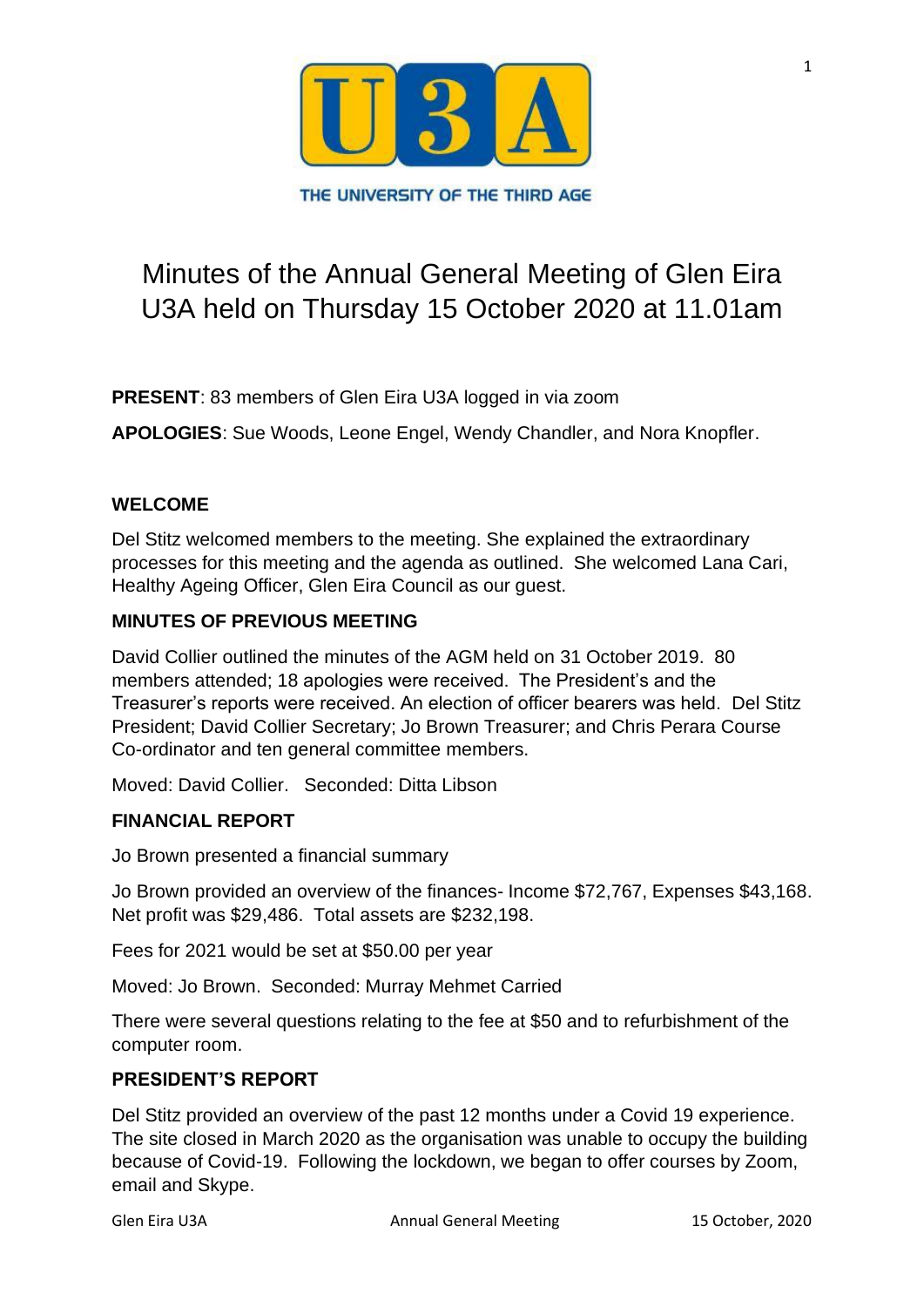

#### THE UNIVERSITY OF THE THIRD AGE

Newsletters have been provided electronically in February, June and August; and another planned for late October.

Management committee met monthly by Zoom. Members have been sent monthly Mailchimp updates to keep members informed.

Because of the Covid impact we could not hold our art show. The Admin team created a Facebook group for Glen Eira U3A members.

Del thanked all the on-line tutors and their assistants, the administration team who have enabled the Glen Eira U3A to continue functioning, she expressed he deep gratitude to them for their work.

Network Victoria was acknowledged for their support and encouragement of the member U3A's. Two zoom licenses have been funded by the network and a further range of support services as well as the UMAS for members.

In 2021 room occupancy may still be limited by requirement for 4 square metres per person. There will be new rules to keep everyone Covid-safe. Many courses will be provided online. We would like to reduce our membership fee from \$60 to \$50 to acknowledge a reduced program this year, and possibly still some limitations next year. However, if we need to pay rent for external venues for particular courses, we will apply additional costs to those courses, but no one will pay more than \$60 overall.

Local changes around the site of the U3A the level crossings on Neerim and Glenhuntly were being fast tracked for removal. Second the Glen Huntly structure plan and it is to be noted that part of that plan shows where the U3A is located is in line for development by 2035.

Del moved then to outline the enrolment for 2021; pointing out that we cannot provide assisted enrolment in the same way as previous years. We have a new way to enrol online and would encourage all members to enrol online and pay using Electronic Funds Transfer, PayPal or cheque by mail. She asked all members to please record invoice number on EFT; and invoice and member number on cheques. In person payment will not be possible initially. Two key questions were answered;

- Office volunteers will be available by phone to help members enrol.
- Enrolments will commence from 13 November. Details will be in the late October newsletter.

The course list will be available well prior to the mid November date.

The president asked for questions.

First question was to the timetable for the year – ending about 19 November.

2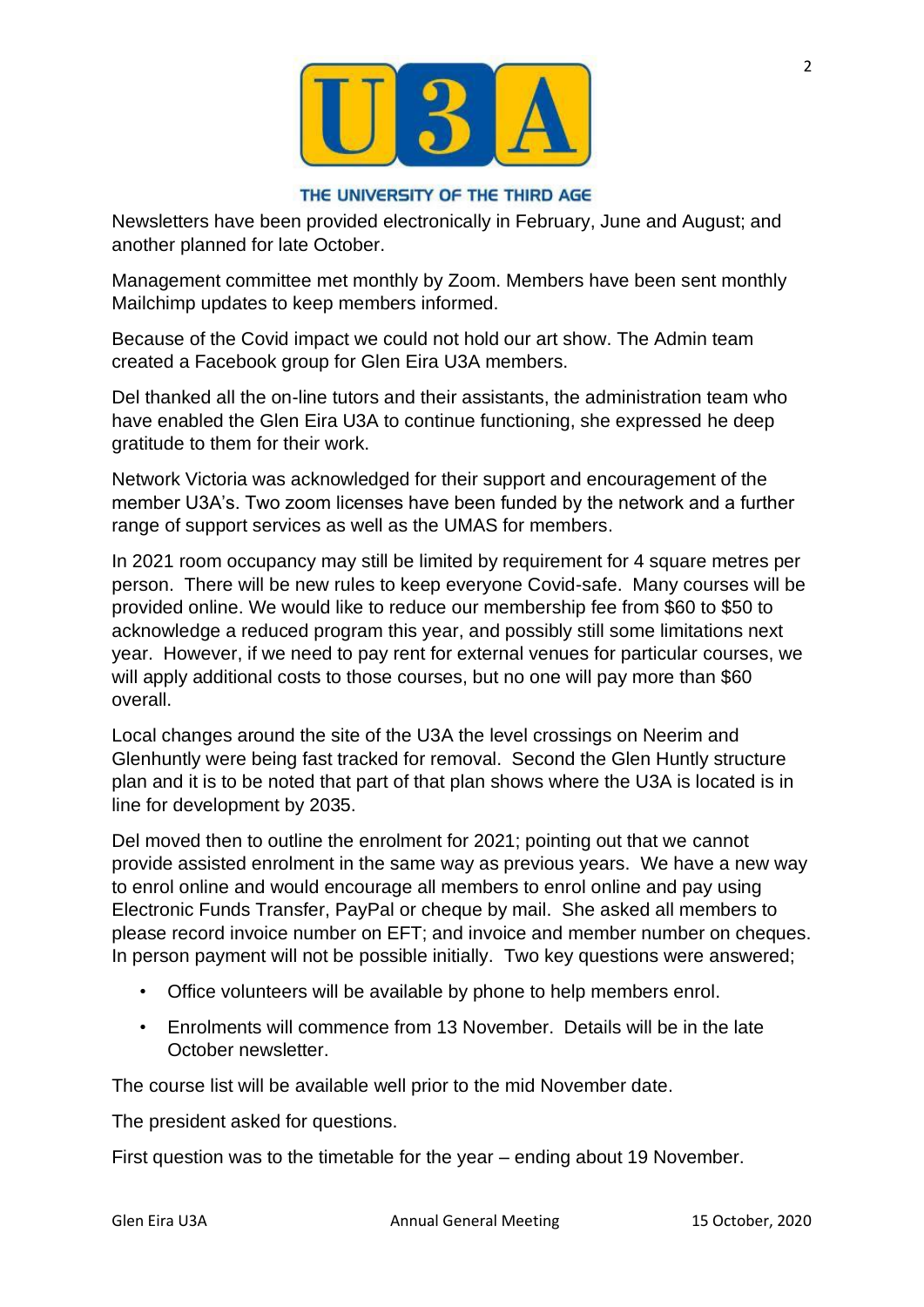

#### THE UNIVERSITY OF THE THIRD AGE

Second question; courses which cannot be run by zoom – tutors have been asked to put proposals to the Course co-ordinator. Chris asked for tutors to submit forms. Murray advised that tai chi did work well on zoom.

## **GUEST SPEAKER**

The President invited Rachel van Run to outline the UMAS for members system. Rachel introduced herself and then took the members present through the UMAS for Members system.

She highlighted the system; New Login Screen, Screen Layout, Course Display, Shopping CART & Checkout for Enrolments, Payments (PayPal, EFT & Cheques by RaMail), My Invoice, My Enrolments.

Rachel then shared her screen and showed the members how this worked for them to self-manage their participation in the Glen Eira U3A system and enrolments.

Questions - Subscription will appear in the shopping cart if someone has not yet paid their subscription fee (which for 2021 will be \$50 for the whole year). UMAS automatically manages the numbers of people waitlisted or members attending.

The new UMAS system will be appearing on screen in the next few days. For those who do not have access to computers or other technical gadgets members can phone the office for assistance. Leave a message and the office will phone back.

## **DECLARATION OF COMMITTEE POSITIONS**

Del Stitz declared all positions on the Committee of Management vacant.

#### **ELECTION OF MANAGEMENT COMMITTEE**

David Collier reported that the CoM consist four office holders and six ordinary committee members

Moved; David Collier. Seconded; Yvonne … Approved

9 nominations had been received.

Nomination for President - Del Stitz; Secretary- David Collier; Jo Brown-Treasurer; and Chris Perara – Course Co-ordinator.

Ordinary Committee Members:

- Russell Stern
- Ditta Libson
- Garry Fabian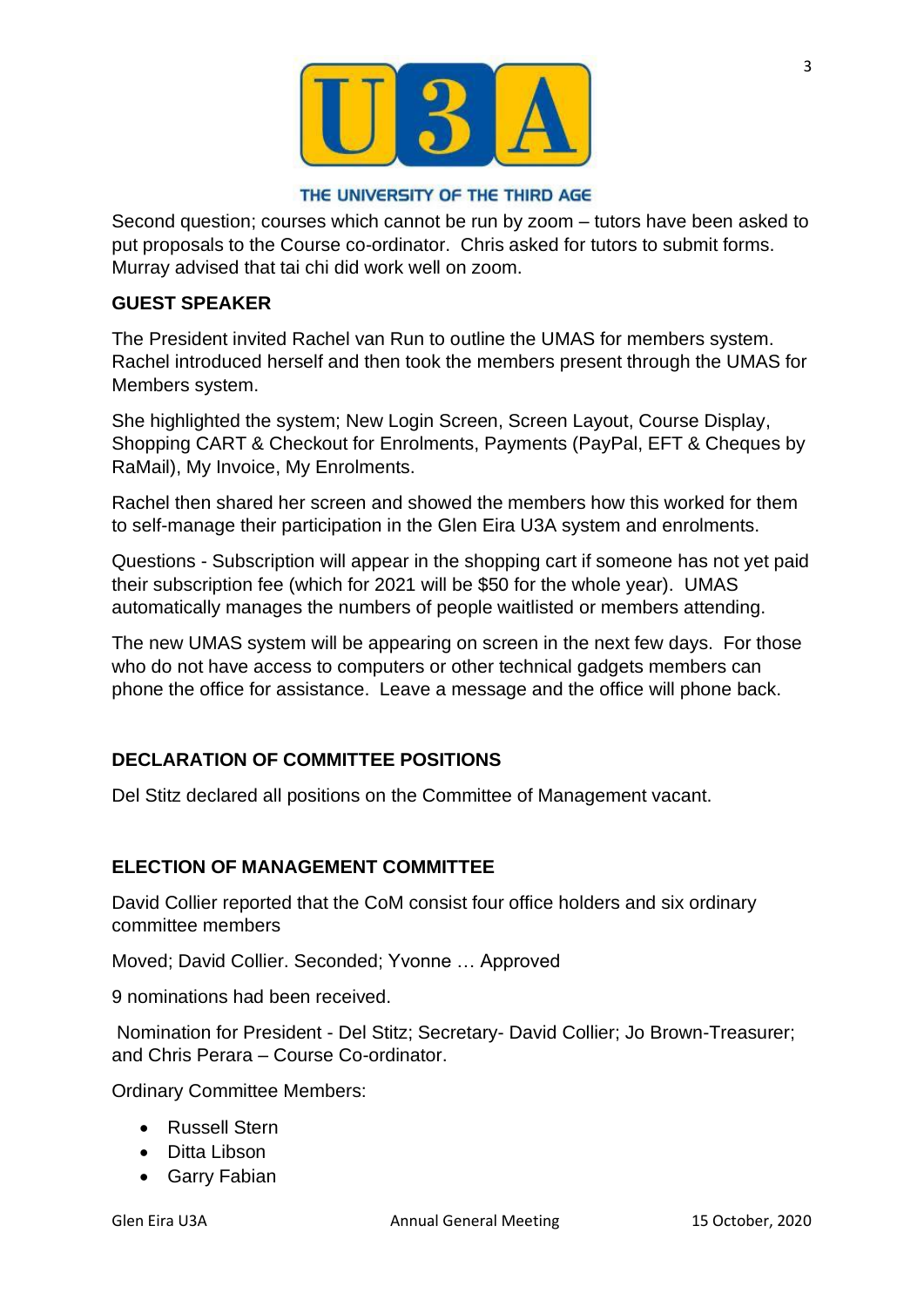

THE UNIVERSITY OF THE THIRD AGE

- Hilary Friedland
- Martin Verhoeven

David Collier moved that these nominations be accepted. Seconded: Russell Stern. Approved

# **COURSE CO-ORDINATOR REPORTED ON PROGRESS OF ENROLMENTS FOR 2021**

84 courses offered and being lodged for 2021, similar to the numbers for 2020. He was confident that all courses would be entered for enrolment by November 13 2021.